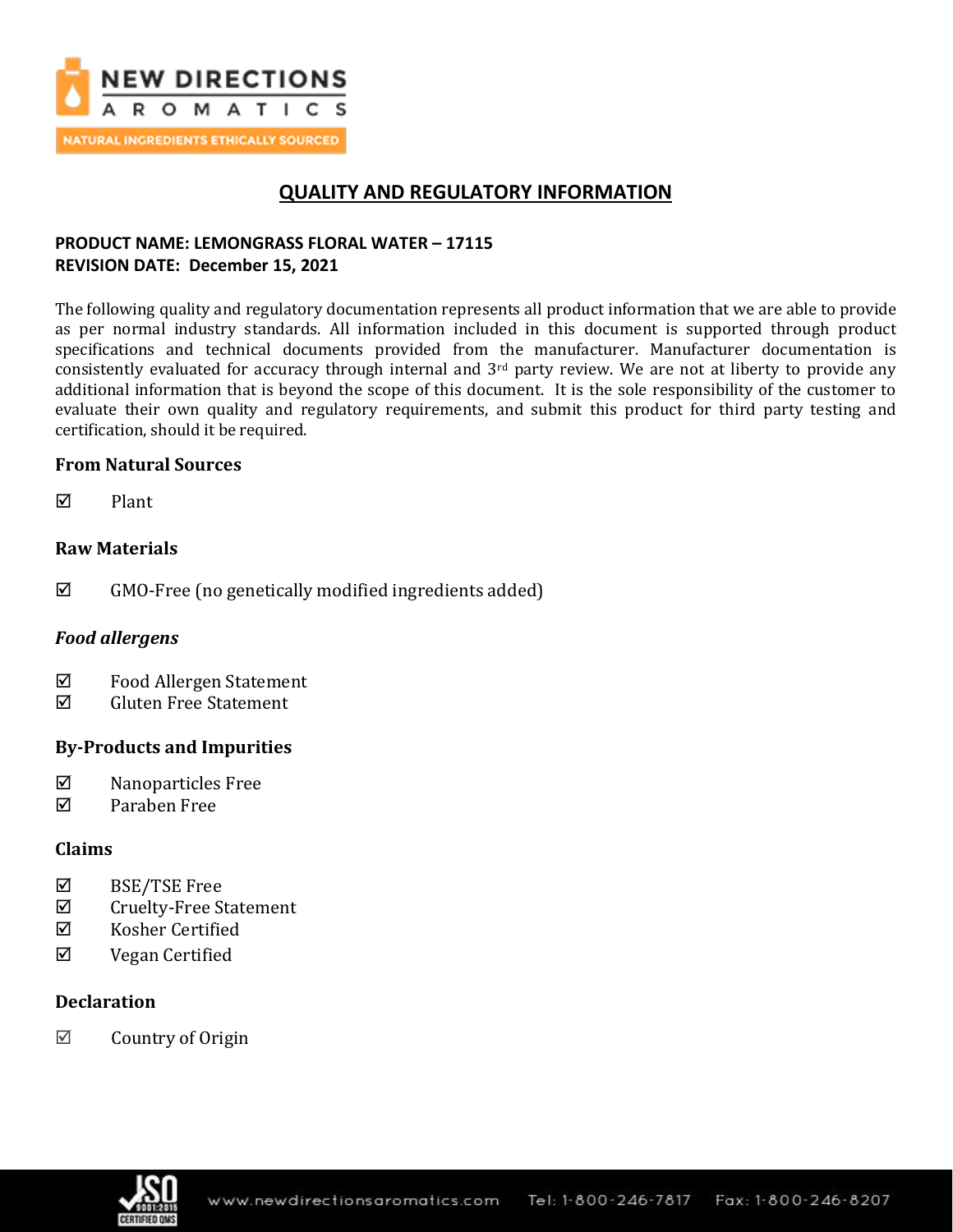

## **GMO STATEMENT**

## **PRODUCT NAME: LEMONGRASS FLORAL WATER – 17115**

We hereby declare that, to the best of our knowledge, this product was not produced from or with GMO plant material.

#### **Disclaimer & Caution**

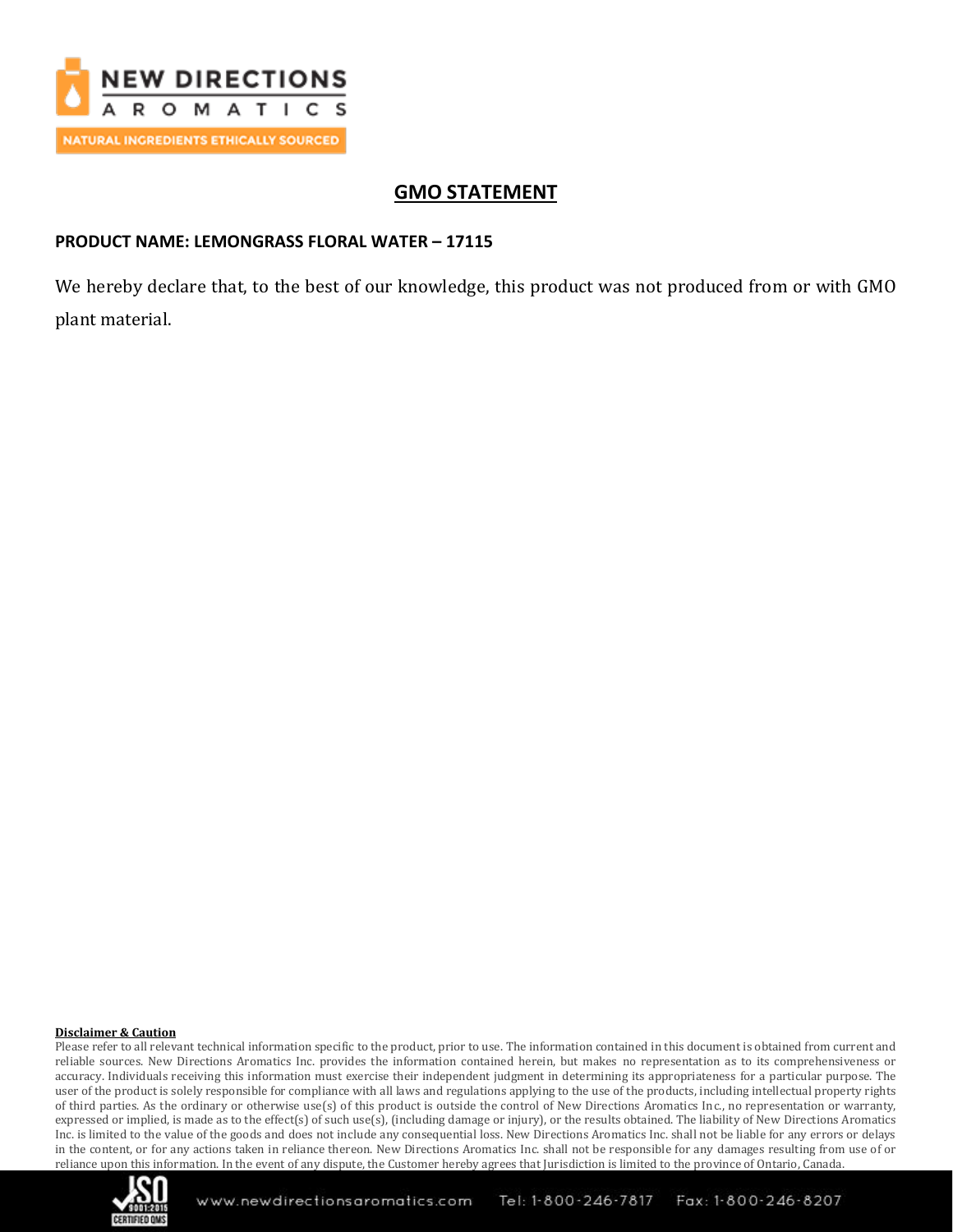

# **FOOD ALLERGEN INFORMATION**

### **PRODUCT NAME: LEMONGRASS FLORAL WATER – 17115**

| Component                                               | Present in the product |
|---------------------------------------------------------|------------------------|
| Peanut (and/or derivatives,) e.g., protein oil          | N <sub>o</sub>         |
| Tree Nuts (and/or derivatives)                          | N <sub>o</sub>         |
| Sesame Seeds (and/or derivatives)                       | N <sub>o</sub>         |
| Wheat, Barley, Rye, Oats, Spelt, Kamut or their hybrids | N <sub>o</sub>         |
| Gluten                                                  | N <sub>o</sub>         |
| Soybeans (and/or derivatives)                           | N <sub>o</sub>         |
| Dairy (including lactose) or Eggs                       | N <sub>o</sub>         |
| Fish or their products                                  | N <sub>o</sub>         |
| Shellfish or their products                             | N <sub>o</sub>         |
| Sulphites (ppm level)                                   | N <sub>o</sub>         |
| Tartrazine                                              | N <sub>o</sub>         |

#### **Disclaimer & Caution**

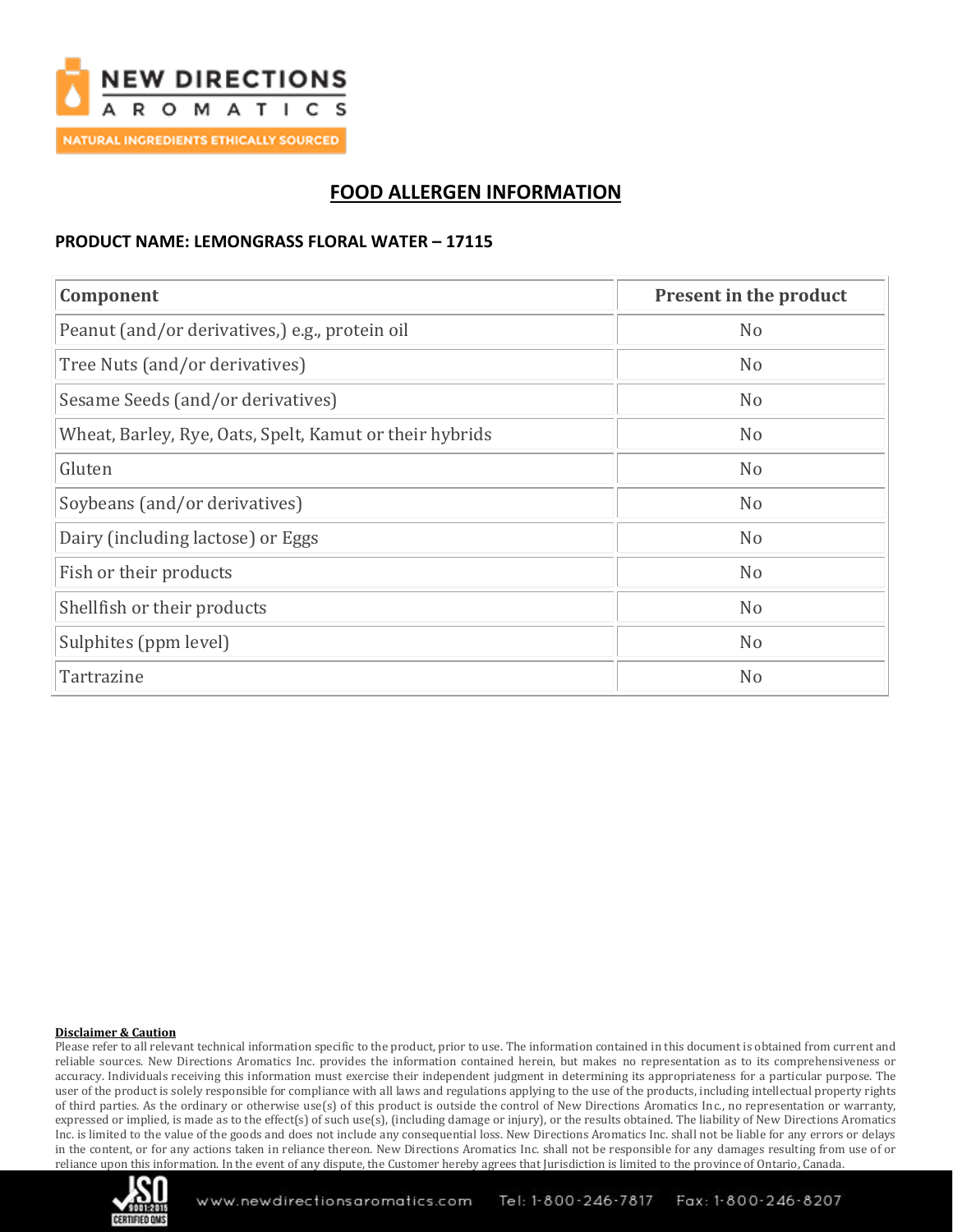

## **GLUTEN STATEMENT**

## **PRODUCT NAME: LEMONGRASS FLORAL WATER – 17115**

We hereby declare that, to the best of our knowledge, this product is gluten-free, nor was it manufactured with any ingredients containing gluten.

#### **Disclaimer & Caution**

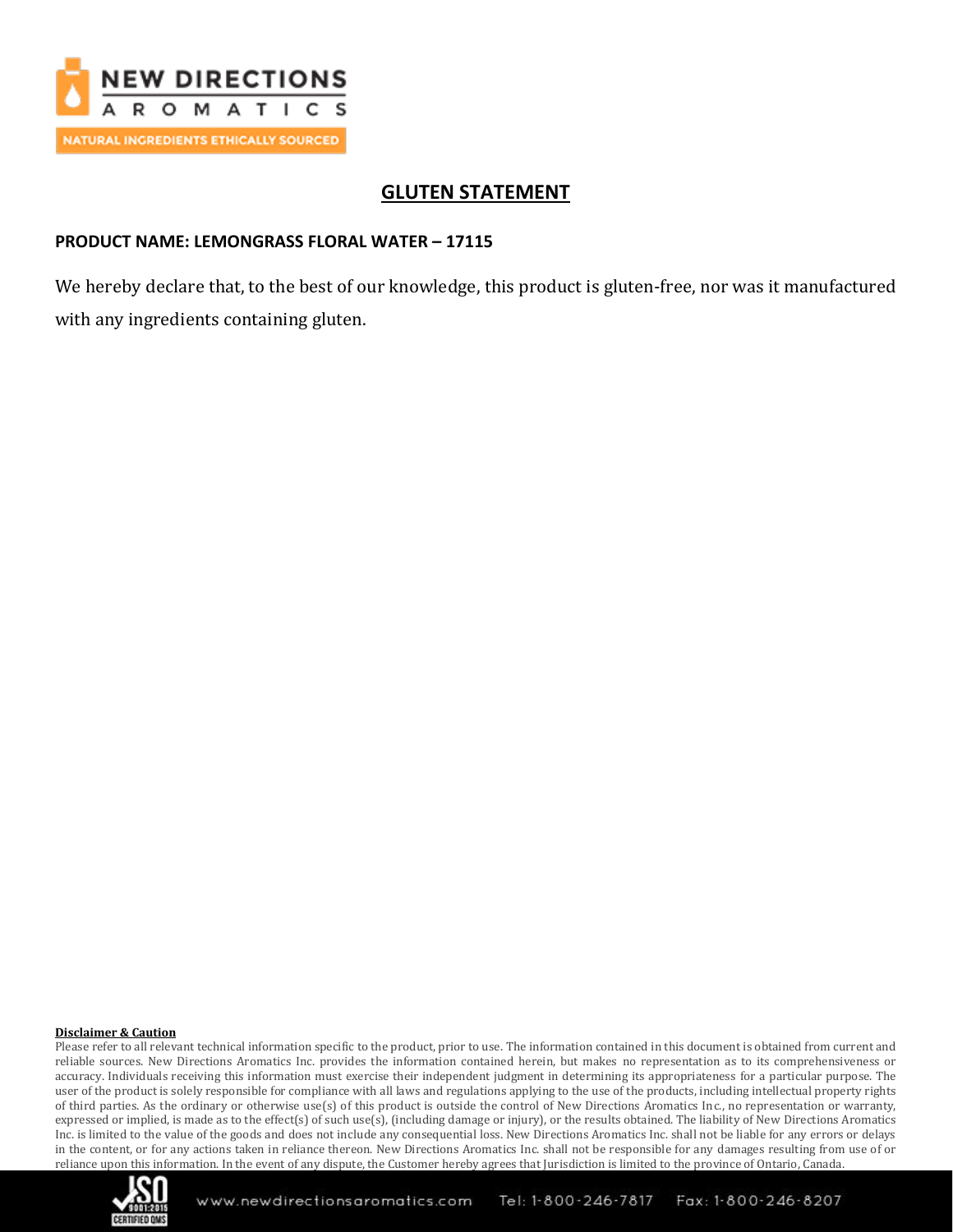

## **NANOPARTICLE STATEMENT**

### **PRODUCT NAME: LEMONGRASS FLORAL WATER – 17115**

We hereby declare that, to the best of our knowledge, this product does not contain nanoparticles.

#### **Disclaimer & Caution**

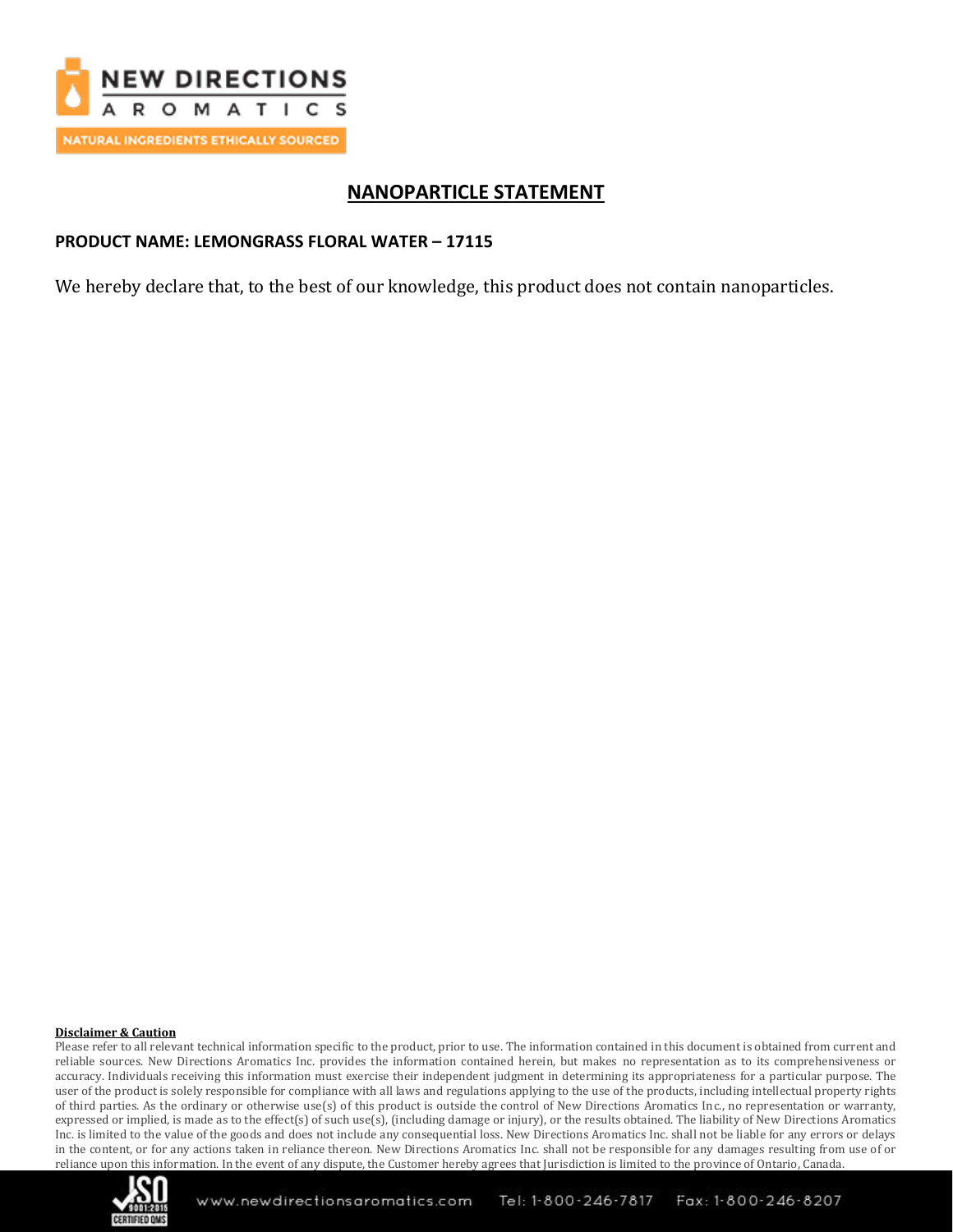

## **PARABEN-FREE STATEMENT**

### **PRODUCT NAME: LEMONGRASS FLORAL WATER – 17115**

We hereby declare that, to the best of our knowledge, this product was not produced with parabens, nor does it contain any.

#### **Disclaimer & Caution**

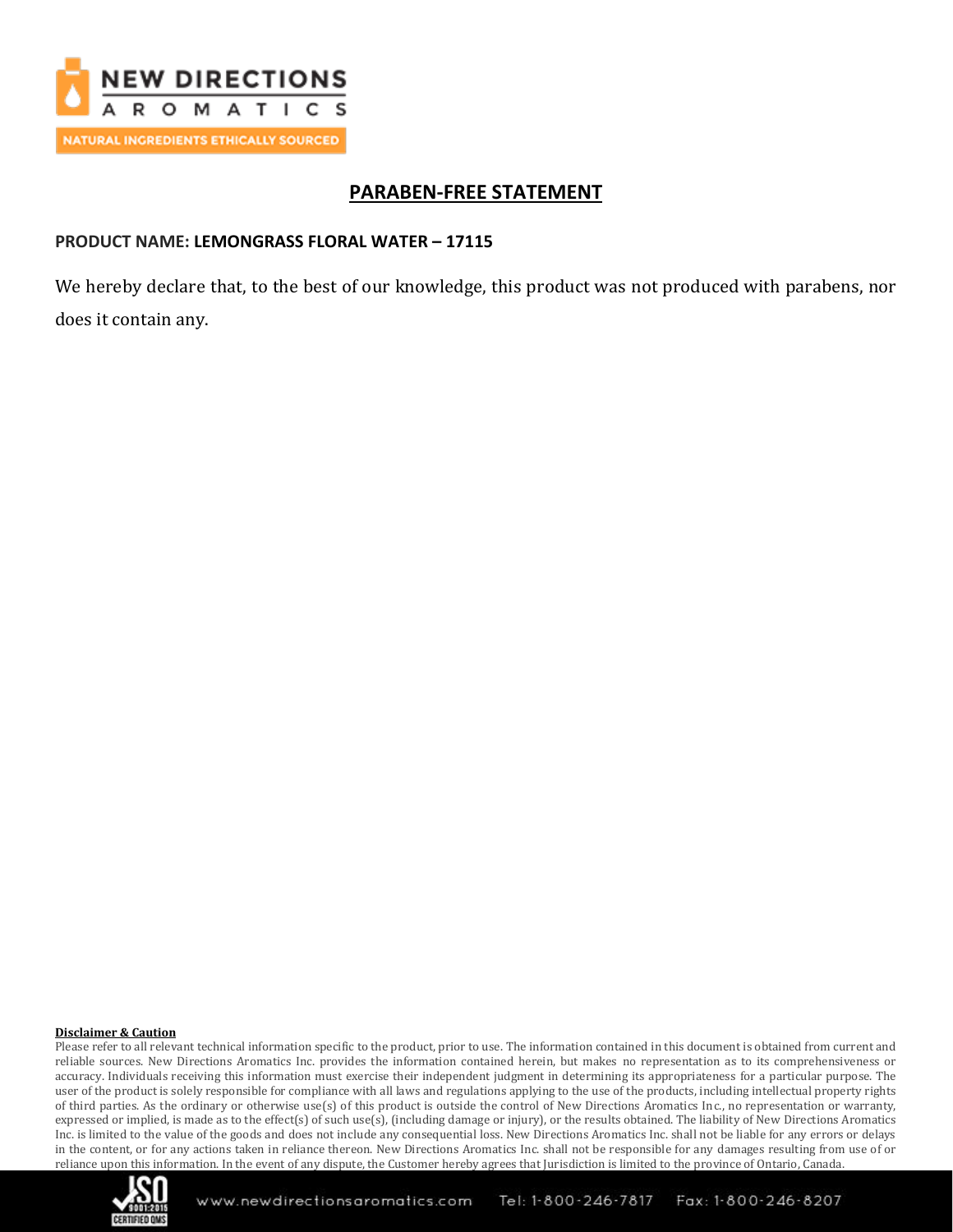

# **DECLARATION OF BOVINE/TRANSFERABALE SPONGIFORM ENCEPHALOPATHY (BSE/TSE)**

## **PRODUCT NAME: LEMONGRASS FLORAL WATER – 17115**

We hereby declare that, to the best of our knowledge, this product was not made with, nor contains, any animal material or derivatives, and is free of BSE/TSE.

#### **Disclaimer & Caution**

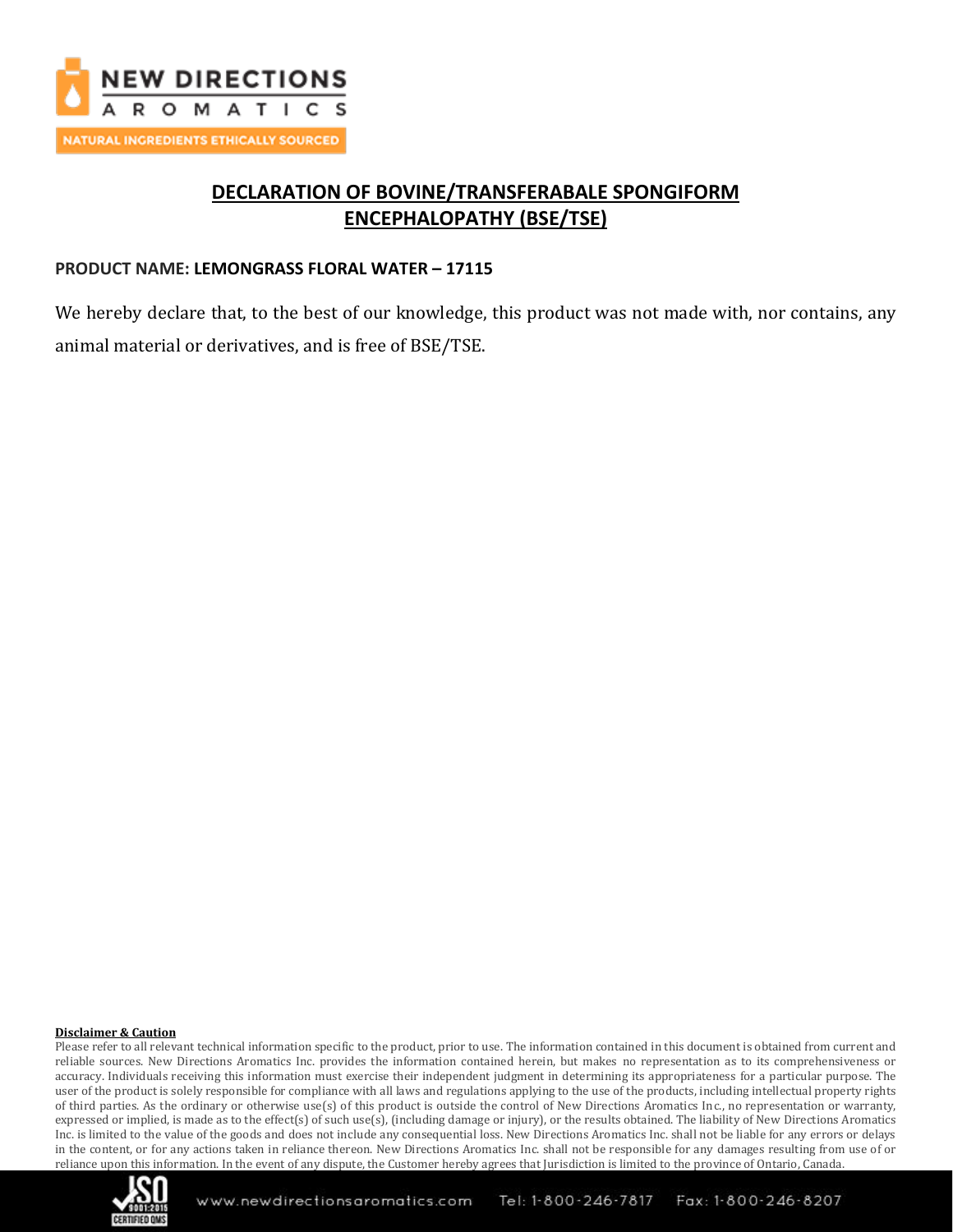

# **CRUELTY-FREE STATEMENT**

## **PRODUCT NAME: LEMONGRASS FLORAL WATER – 17115**

We hereby declare that, to the best of our knowledge, this product has not been tested on animals.

#### **Disclaimer & Caution**

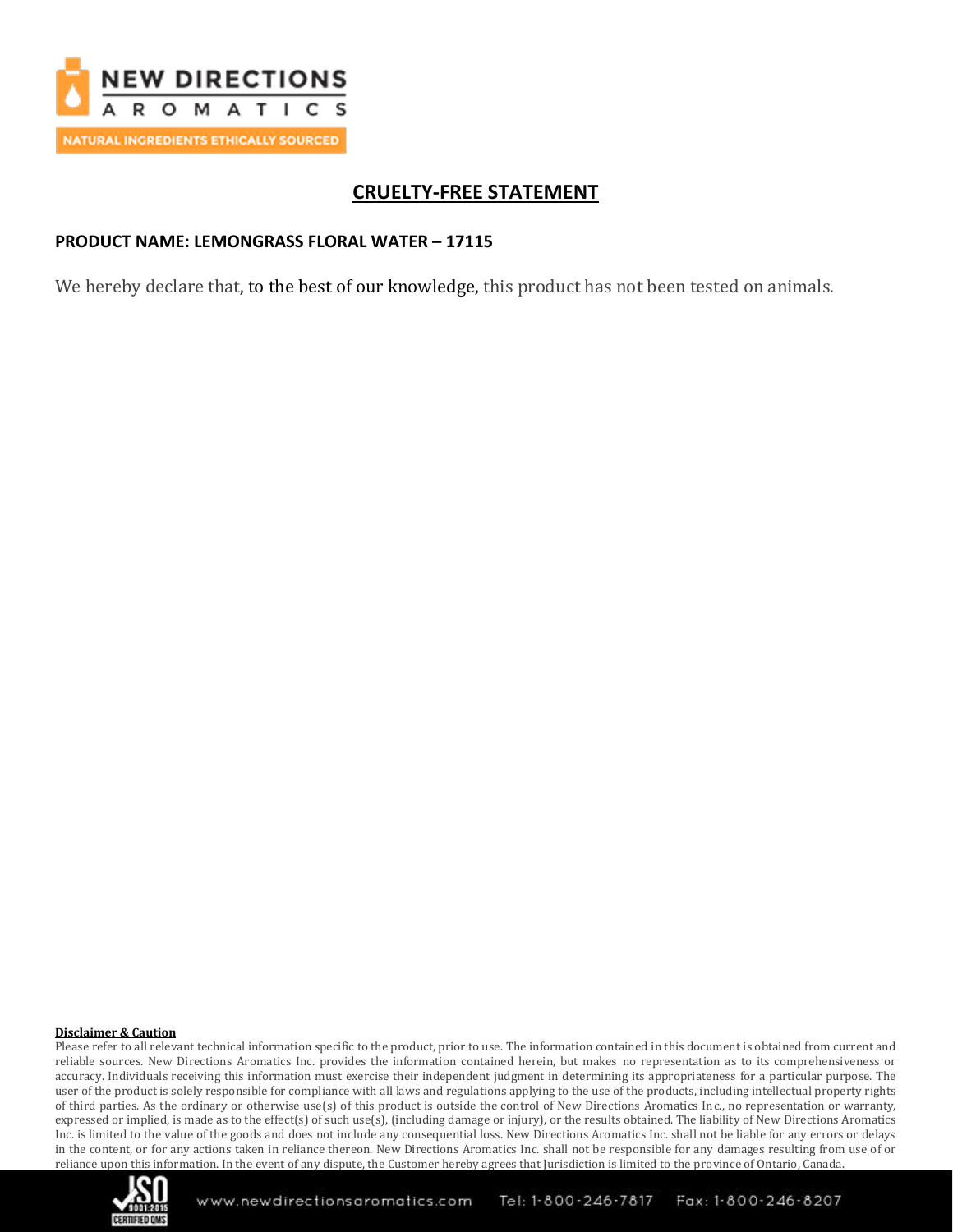

## **KOSHER STATEMENT**

### **PRODUCT NAME: LEMONGRASS FLORAL WATER – 17115**

We hereby confirm that this product has been certified to Kosher standards.

#### **Disclaimer & Caution**

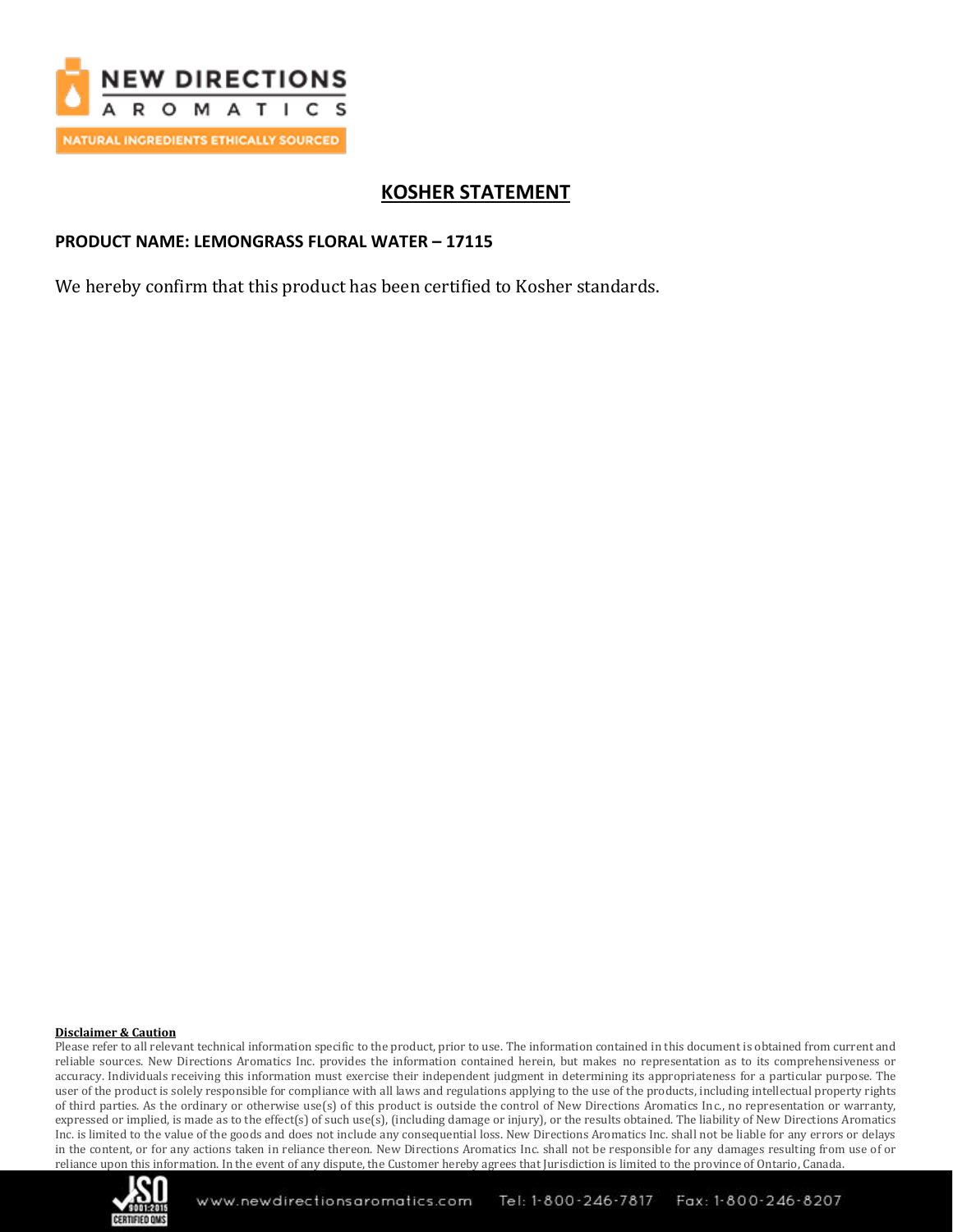

## **VEGAN STATEMENT**

### **PRODUCT NAME: LEMONGRASS FLORAL WATER – 17115**

We hereby confirm that this product has been certified to Vegan standards.

#### **Disclaimer & Caution**